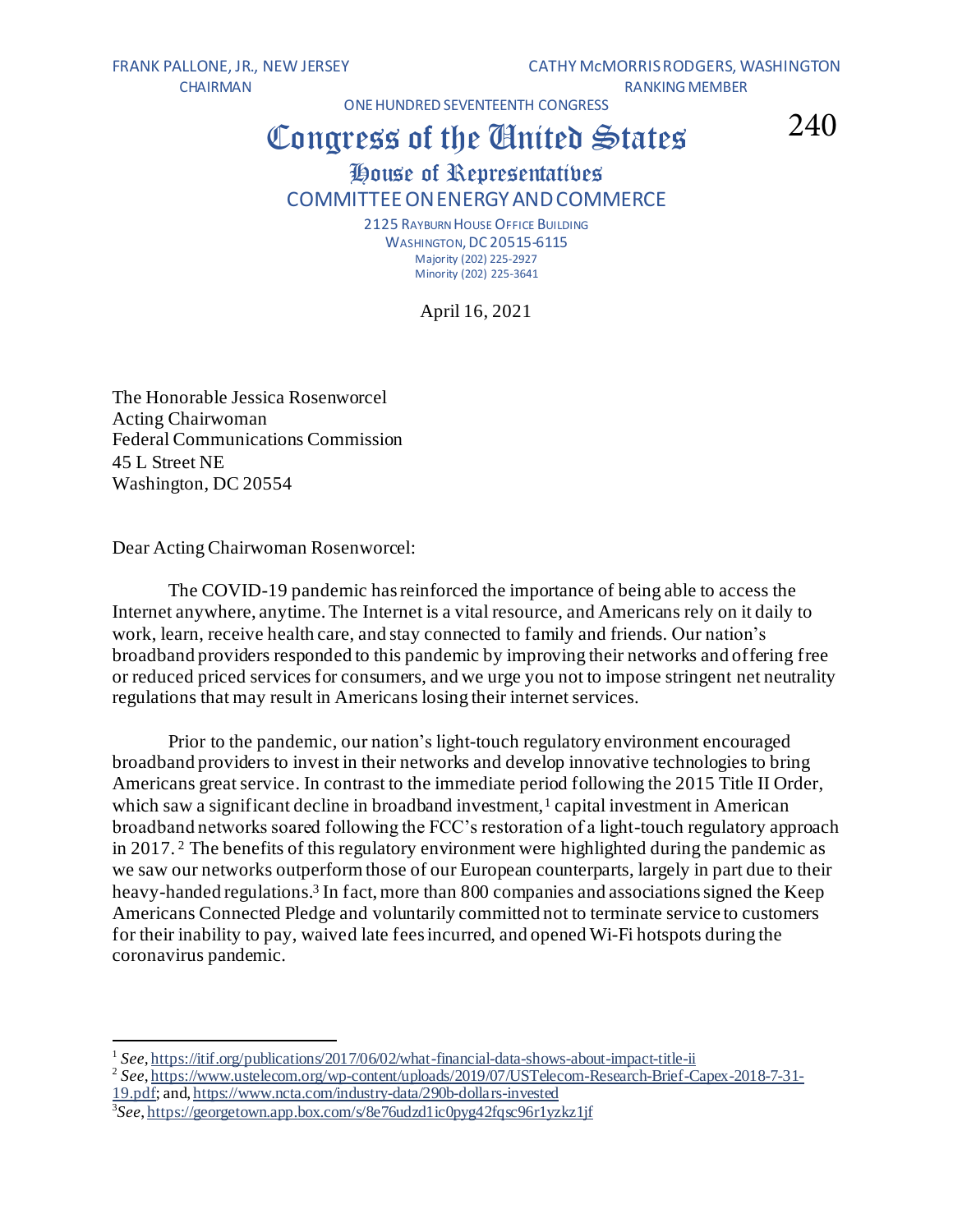Unfortunately, we are beginning to see the negative effects that burdensome utility-style regulations would have on American consumers. Recently, the Department of Justice formally dismissed its lawsuit filed against California in 2018 for passing strict net neutrality regulations. <sup>4</sup> You applauded the move stating, "[w]hen the FCC, over my objection, rolled back its net neutrality policies, states like California sought to fill the void with their own laws." <sup>5</sup> There was no void to fill, as oversight by the FTC, DOJ, and state attorneys general ensured that ISPs would fulfill their promises not to block or throttle traffic or otherwise engage in anticompetitive conduct. Yet instead of leaving strong consumer protections on the books, early results suggest that California has bungled its attempt to "fill the void."

Almost immediately after California enforced this law, two Internet providers reportedly told the Department of Veterans Affairs (VA) that the law could force them to end arrangements with U.S. wireless carriers that enable veterans to access a free, mobile telehealth app called VA Video Connect. 6 In particular, the CA law declares unlawful the zero-rating of Internet applications under certain circumstances.<sup>7</sup> What those circumstances are, however, is far from clear under the law – which nonetheless threatens violators with state AG enforcement, private rights of action and potential fines.

The VA Video Connect app allows veterans to meet with VA health care providers through live video on any connected device.<sup>8</sup> Under these arrangements with wireless carriers, veterans can access this app on their mobile devices without such access counting against their mobile data plans. This is a public benefit that is particularly important to veterans who experience financial hardship, and many of whom endure chronic service-related disabilities throughout their lives and are especially vulnerable to mental health issues caused by isolation exacerbated by the pandemic. Likewise, we are also seeing service providers begin to drop proconsumer policies, like zero ratings, that provide free data to their customers for certain applications.<sup>9</sup>

We cannot risk losing lifesaving programs like VA Video Connect by imposing heavy handed regulations under Title II of the Communications Act. This is why we continue to support pro-consumer, light-touch neutrality protections that preserve a highly competitive market, encourage investment and innovation, and limit the unintended consequences we now see as a result of California's law. All mobile service offerings that permit Americans to receive

 $<sup>4</sup>$  See,</sup>

[https://www.bloomberglaw.com/public/desktop/document/UnitedStatesofAmericavStateofCaliforniaetalDocketNo2](https://www.bloomberglaw.com/public/desktop/document/UnitedStatesofAmericavStateofCaliforniaetalDocketNo218cv02660EDCa/3?1617042956) [18cv02660EDCa/3?1617042956](https://www.bloomberglaw.com/public/desktop/document/UnitedStatesofAmericavStateofCaliforniaetalDocketNo218cv02660EDCa/3?1617042956)

<sup>&</sup>lt;sup>5</sup> Statement of Hon. Jessica Rosenworcel, Acting Chairwoman, Federal Communications Commission. Feb. 8, 2021. Available at[: https://www.fcc.gov/document/rosenworcel-statement-doj-withdrawal-net-neutrality-lawsuit](https://www.fcc.gov/document/rosenworcel-statement-doj-withdrawal-net-neutrality-lawsuit) 6 *See*[, https://www.politico.com/states/california/story/2021/03/24/va-asking-california-if-net-neutrality-law-will](https://www.politico.com/states/california/story/2021/03/24/va-asking-california-if-net-neutrality-law-will-snag-veterans-health-app-1369440)[snag-veterans-health-app-1369440](https://www.politico.com/states/california/story/2021/03/24/va-asking-california-if-net-neutrality-law-will-snag-veterans-health-app-1369440)

<sup>7</sup> The CA law declares unlawful certain practices, including zero-rating "some internet content, applications, services, or devices in a category of internet content, applications, services, or devices, **but not the entire category**." Category" is undefined, leaving us to guess at its meaning.

<sup>8</sup> *See,* <https://mobile.va.gov/app/va-video-connect>

<sup>&</sup>lt;sup>9</sup> See, <https://www.attpublicpolicy.com/congress/impact-of-california-net-neutrality-law-on-free-data-services/>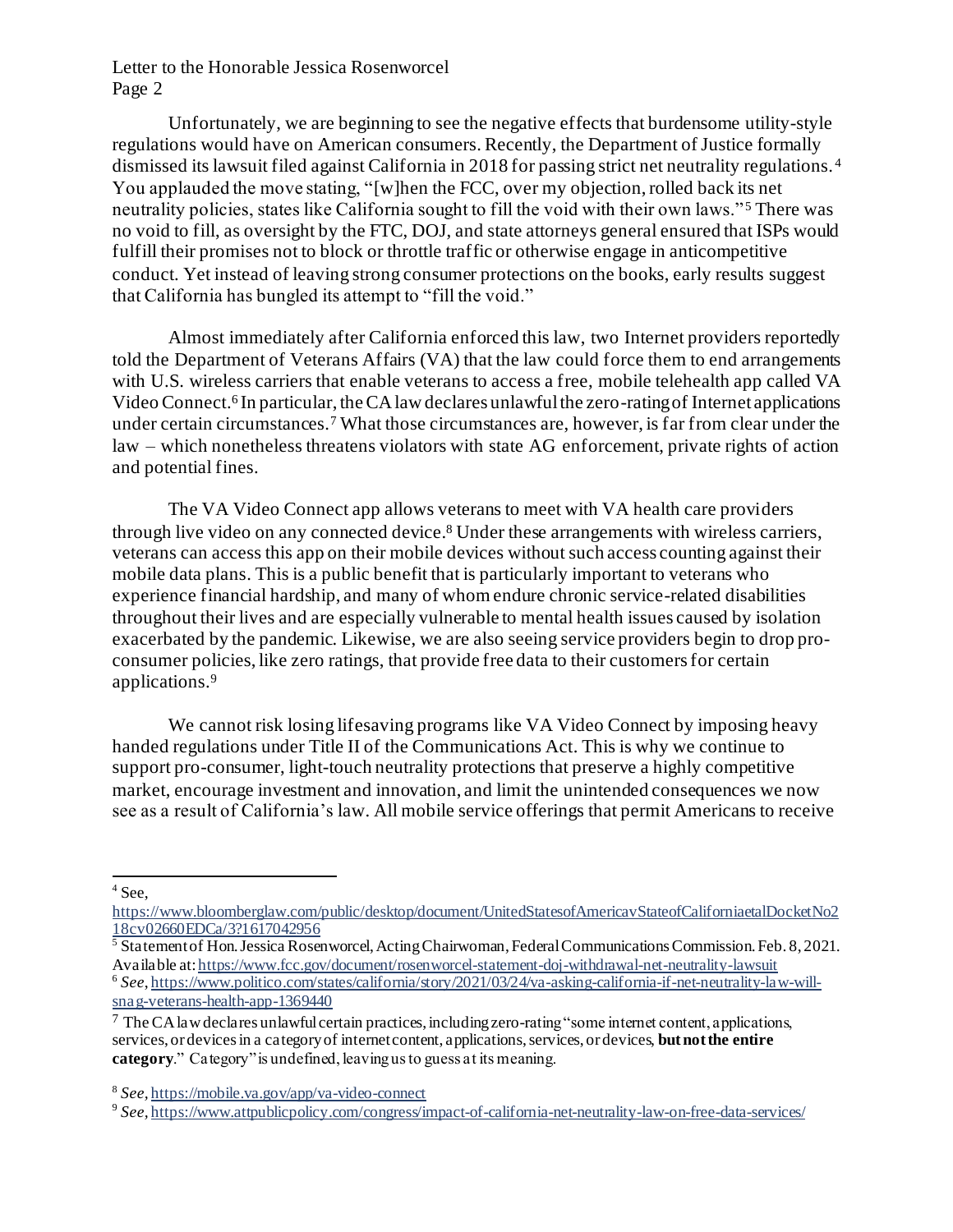free or subsidized access to applications and content provide clear consumers benefits, especially during a period in which consumers are struggling to pay their bills.

We can all agree that harmful practices such as blocking, throttling, and anticompetitive behavior should not be permitted. But we can achieve this without heavy-handed overregulation. We must avoid state-by-state regulation as well, which would increase burdens and introduce inconsistencies that ultimately would jeopardize further investment and innovation, and in turn harm consumers. Our current regulatory environment was proven successful as our broadband networks excelled under unprecedented pressure during the COVID-19 pandemic.

We urge you to avoid the same mistakes made by California and the 2015 Commission. If the Commission chooses to amend the strong consumer protections already in place, we believe that the heavy hand of overregulation will have far reaching and adverse consequences for consumer access, consumer prices, and competition.

 $\frac{1}{\sqrt{2}}$ 

Cathy McMorris Rodgers Bob Latta Republican Leader Republican Leader

Billy Long ( ) ( ) Tim Walberg

Member of Congress Member of Congress

 $\int$ 

 $Z_{\rm tot}$  Scalue

Steve Scalise Brett Guthrie Member of Congress Member of Congress

Sincerely,

Committee on Energy and Commerce Subcommittee on Communications and Technology

 $\mathbb{Z}/n$ 

Fred Upton Michael C. Burgess, M.D. Republican Leader Member of Congress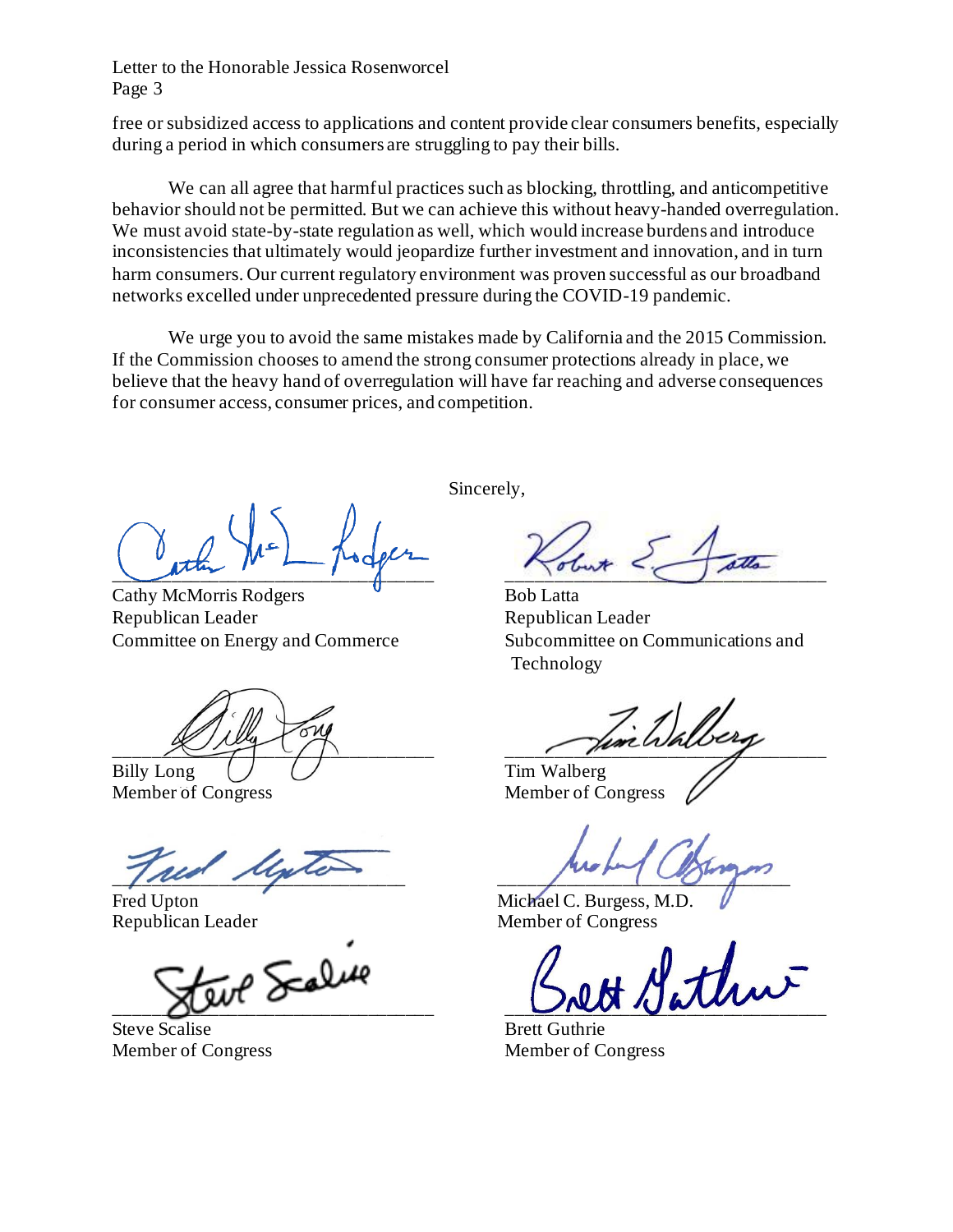$\frac{1}{2}$ 

David McKinley Adam Kinzinger<br>Member of Congress Member of Cong

*Uturs* 

H. Morgan Griffith  $\bigcup$  Gus M. Bilirakis Member of Congress Member of Congress

 $\frac{1}{2}$ 

Member of Congress Member of Congress

arksame Millio

Markwayne Mullin Richard Hudson Member of Congress Member of Congress

 $\sqrt{2}$  and  $\sqrt{2}$  and  $\sqrt{2}$ 

Earl L. "Buddy" Carter Jeff Duncan Member of Congress Member of Congress

 $\sim$   $\sim$   $\sim$   $\sim$   $\sim$   $\sim$   $\sim$   $\sim$ 

Gary Palmer Neal Dunn

John Curtis Debbie Lesko

Member of Congress

 $\frac{1}{2}$ 

avy <sub>Pr</sub>ush

Bill Johnson Larry Bucshon, M.D.

Member of Congress Member of Congress

 $\bigwedge_{i=1}^n \bigwedge_{i=1}^n \bigwedge_{i=1}^n \bigwedge_{i=1}^n \bigwedge_{i=1}^n \bigwedge_{i=1}^n \bigwedge_{i=1}^n \bigwedge_{i=1}^n \bigwedge_{i=1}^n \bigwedge_{i=1}^n \bigwedge_{i=1}^n \bigwedge_{i=1}^n \bigwedge_{i=1}^n \bigwedge_{i=1}^n \bigwedge_{i=1}^n \bigwedge_{i=1}^n \bigwedge_{i=1}^n \bigwedge_{i=1}^n \bigwedge_{i=1}^n \bigwedge_{i=1}^n$ 

Member of Congress Member of Congress